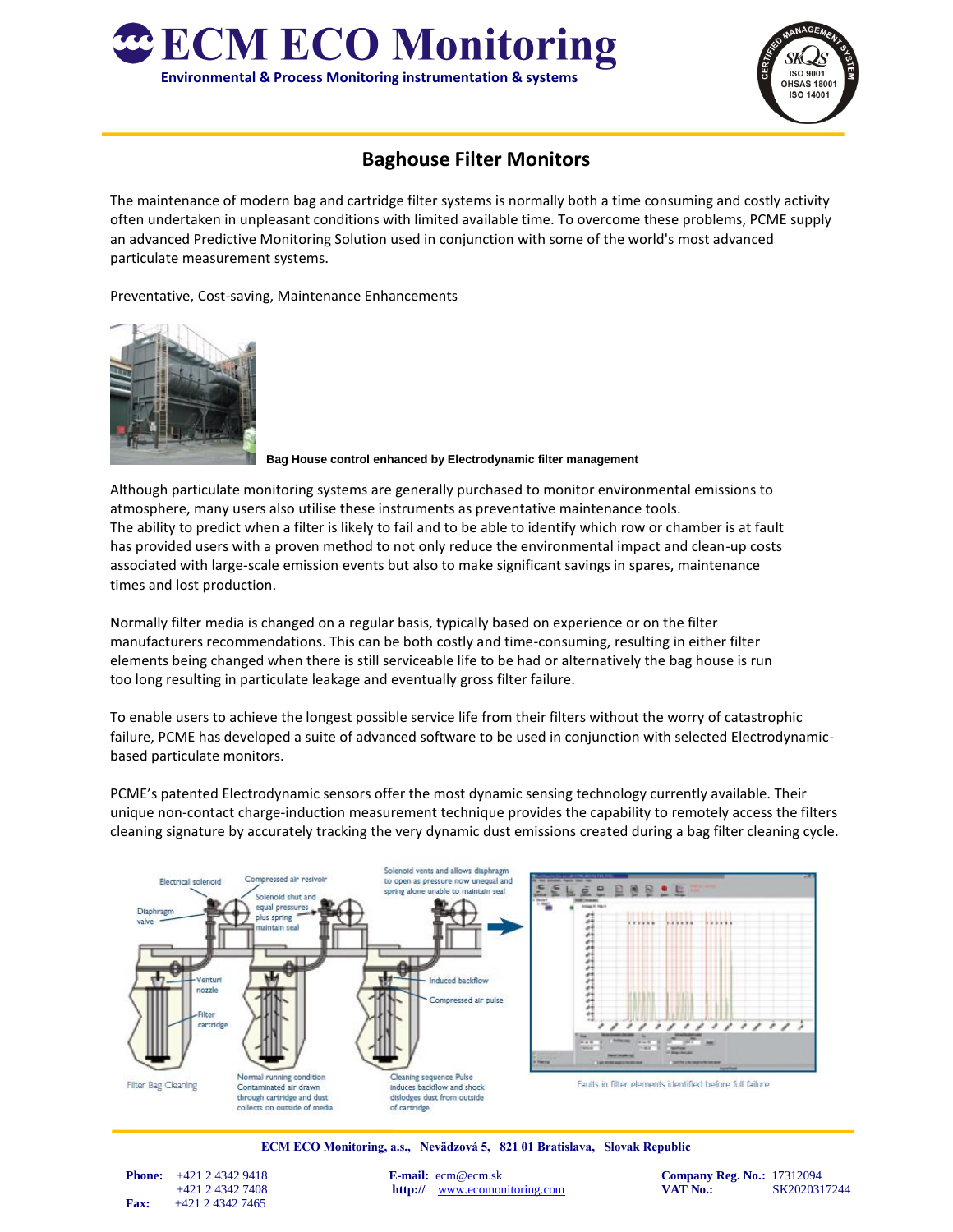



As a filter is reverse jet cleaned, any defects in the filter membranes are exposed resulting in relatively high dust peaks. By monitoring these peaks in realtime using PCME's Predict software package, it is possible to identify potential problems within the filter before they result in breaches of environmental limits. Marker pulses generated from the filter's cleaning system allows easy identification of damaged rows.



**Electrodynamic Sensor used for Predictive Filter Maintenance**

The use of filter performance monitors in conjunction with Predict and Ethernet connectivity allows for the first time the possibility of truly remote observation of the condition of both bag and cartridge filters. Used in conjunction with low level emission warning alarms, it allows the remote inspection of filter elements before dust emission levels breach regulatory limits, thereby allowing scheduled maintenance and eliminating the lost production time normally associated with unplanned plant stoppages.



**The Deterioration of Row 10 is highlighted in real-time before environmental limits are breached**

The above graph, down-loaded from an Electrodynamic instrument illustrates some of the capabilities of this system. The sensor, which was originally fitted purely as an environmental monitor is installed in the outlet stack of a 10-row bag filter, each row comprising 20 bags.

The bags in this particular filter were traditionally replaced annually as recommended by the filter manufacturer, however, in this instance the plant's maintenance department fitted an Electrodynamic system instead and left the old filter elements in place. After several months, an increase in Bag Leakage Trends was identified and low-level alarms alerted plant operators to increased emissions from the filter. This information was made available to plant, environmental and maintenance departments simultaneously via an Ethernet connection to the instrument. The advanced warning of filter failure allowed the maintenance department to schedule the fitting of replacement filter elements.

 **Phone:** +421 2 4342 9418 **E-mail:** ecm@ecm.sk **Company Reg. No.:** 17312094 +421 2 4342 7408 **http://** [www.ecomonitoring.com](http://www.ecomonitoring.com/) **VAT No.:** SK2020317244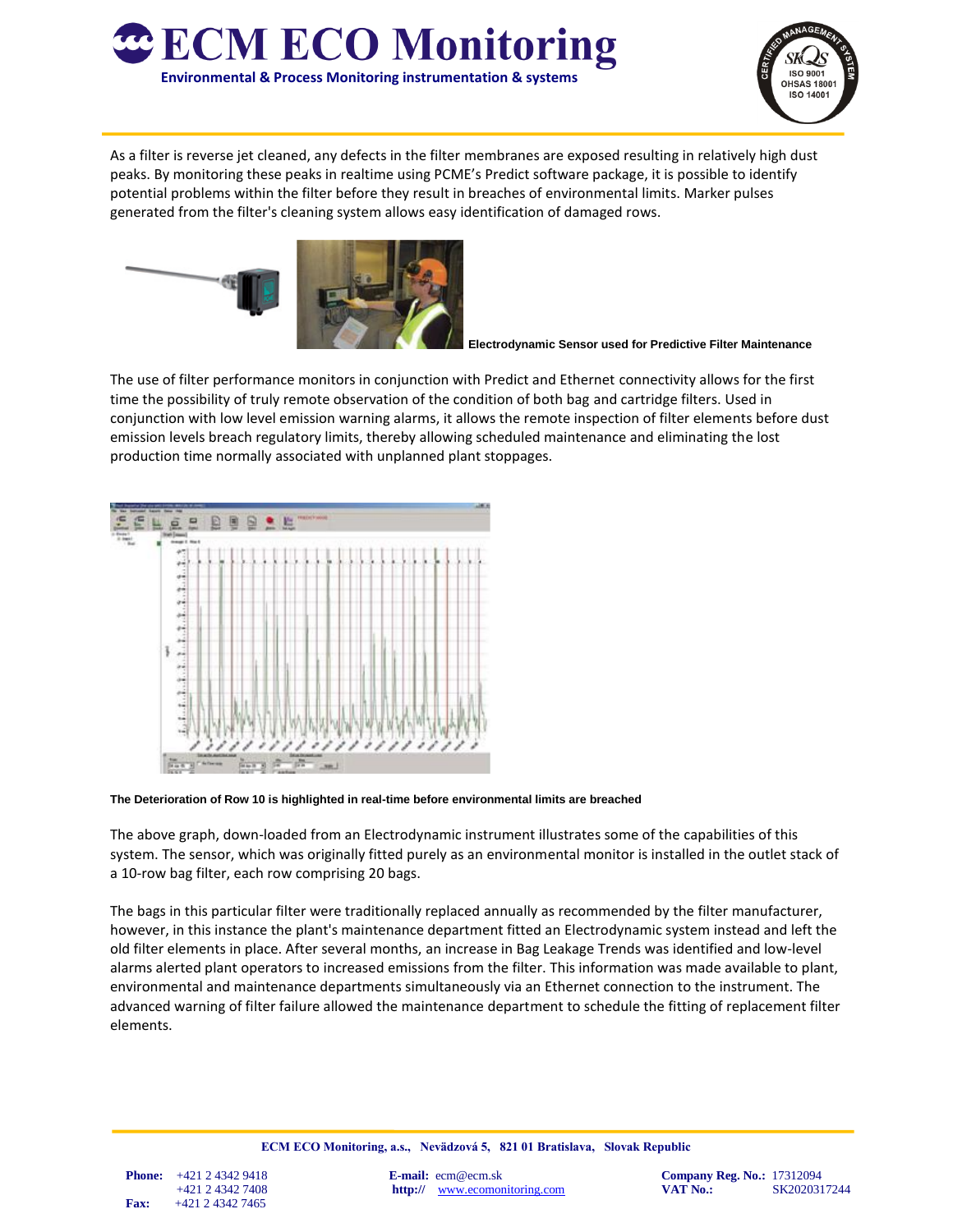



This has the following benefits:

- Reduction of lost production time
- Identification of row failure allows the use of fewer
- replacement filter elements
- Labour time and costs are both reduced
- Service life of the majority of filter elements has been greatly extended

• Filters are now checked post-maintenance to ensure that all bags are correctly fitted and have not been damaged during installation



 **Electrodynamic Sensor installed in bag house outlet**



Over a period of time, Predict has helped to highlight a further problem with the filter. It was

noted that gross filter deterioration was always apparent in the same two rows and as a result

of this, the gas stream inlet to the filter was modified resulting in more even wear and extended filter life.

The ability of the instrument's control unit to input 4-20 mA signals from other devices has allowed the system to be used in conjunction with pressure drop devices to monitor the caking of the filter bags allowing the optimisation of the cleaning cycle reducing both compressed air usage and bag wear.

This instrument, although originally considered as just an Environmental purchase is now regarded as an integral filter maintenance tool and the system has been expanded to monitor a further 8 filter systems, providing not only environmental protection but also reduced costs and increased production.



**A Cement Kiln Baghouse incorporating an Electrodynamic filter management system**

Multi-chamber bag filters are becoming more and more common throughout industry. Regulatory demands reducing the amount of particulate emitted from a wide range of processes are resulting in their installation to replace both Electro-filters on existing sites and to provide the prime dust filter solution in new applications.

The decision to install filter management systems is driven by the need to not only be able to fully understand the operation of the filter system, but also to be able to improve plant efficiency and in particular to ensure that the functionality of these filters can be controlled and maintained so they may operate at their optimum performance levels.



 **Pro-Scatter and Electrodynamic Main Stack Sensors**

**ECM ECO Monitoring, a.s., Nevädzová 5, 821 01 Bratislava, Slovak Republic**

 **Fax:** +421 2 4342 7465

 **Phone:**  $+421 2 4342 9418$  **E-mail:**  $e$ cm@ecm.sk **Company Reg. No.:** 17312094

+421 2 4342 7408 **http://** [www.ecomonitoring.com](http://www.ecomonitoring.com/) **VAT No.:** SK2020317244